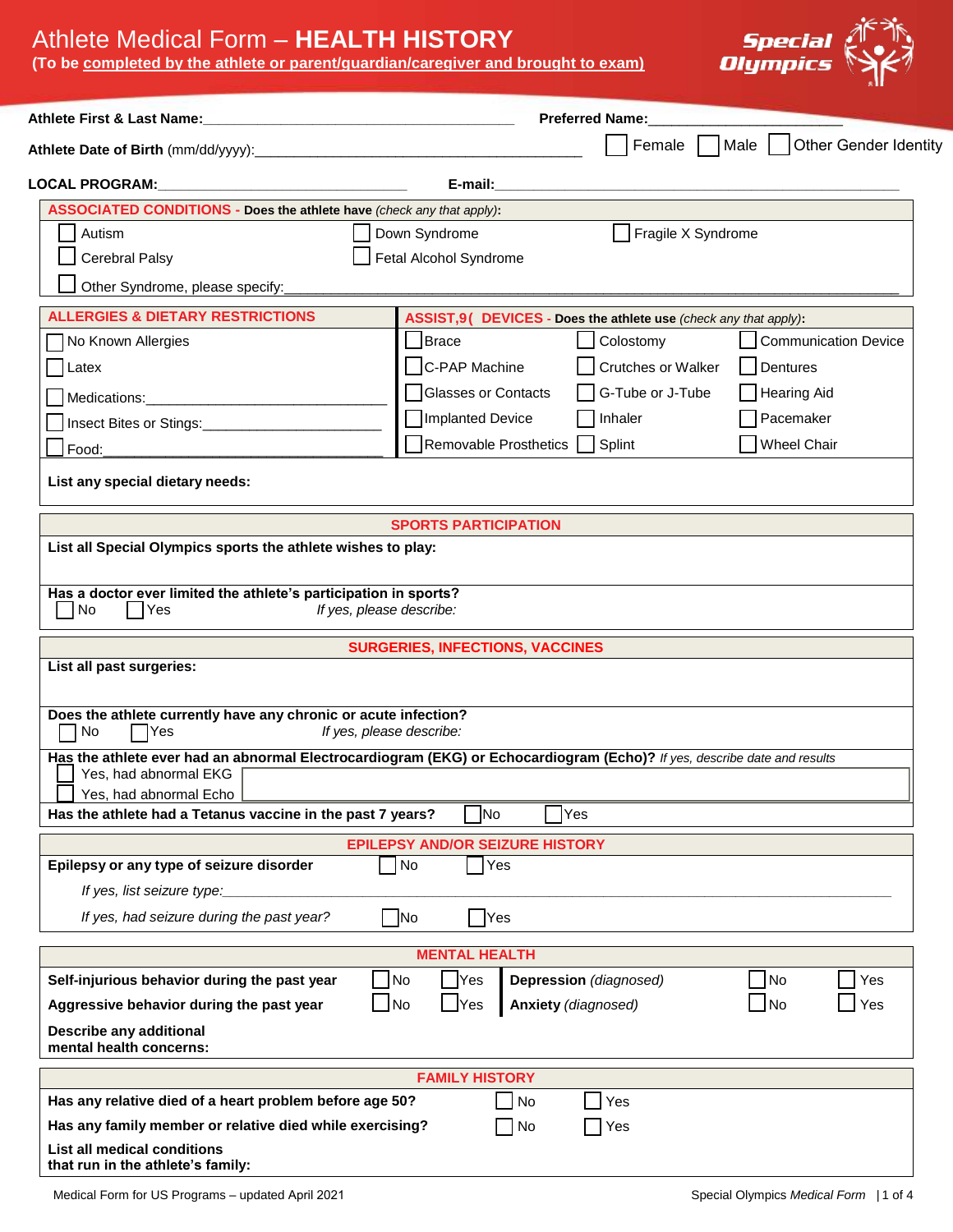

#### Athlete's First and Last Name:

| HAS THE ATHLETE EVER BEEN DIAGNOSED WITH OR EXPERIENCED ANY OF THE FOLLOWING CONDITIONS                                                                                       |                                                                         |                               |                                                                                        |               |                                  |                     |                                                   |        |                         |
|-------------------------------------------------------------------------------------------------------------------------------------------------------------------------------|-------------------------------------------------------------------------|-------------------------------|----------------------------------------------------------------------------------------|---------------|----------------------------------|---------------------|---------------------------------------------------|--------|-------------------------|
| Loss of Consciousness                                                                                                                                                         | No                                                                      | Yes                           | <b>High Blood Pressure</b>                                                             |               | No                               | Yes                 | Stroke/TIA                                        | No     | Yes                     |
| Dizziness during or after exercise                                                                                                                                            | <b>No</b>                                                               | Yes                           | <b>High Cholesterol</b>                                                                | No.           | Yes                              | Concussions         | No.                                               | Yes    |                         |
| Headache during or after exercise                                                                                                                                             | No                                                                      | Yes                           | Vision Impairment                                                                      |               | <b>No</b>                        | Yes                 | Asthma                                            | No     | Yes                     |
| Chest pain during or after exercise                                                                                                                                           | No                                                                      | Yes<br>Hearing Impairment     |                                                                                        |               | No                               | Yes                 | <b>Diabetes</b>                                   | No     | Yes                     |
| Shortness of breath during or after exercise                                                                                                                                  | l No                                                                    | Yes<br><b>Enlarged Spleen</b> |                                                                                        |               | No                               | Yes                 | No                                                | Yes    |                         |
| Irregular, racing or skipped heart beats                                                                                                                                      | No                                                                      | Yes                           | Single Kidney                                                                          | No            | <b>Urinary Discomfort</b><br>Yes |                     |                                                   | Yes    |                         |
| <b>Congenital Heart Defect</b>                                                                                                                                                | No                                                                      | Yes                           | Osteoporosis                                                                           | No            | Yes                              | Spina Bifida        | No                                                | Yes    |                         |
| <b>Heart Attack</b>                                                                                                                                                           | <b>No</b>                                                               | Yes                           | Osteopenia                                                                             |               | No.                              | Yes                 | Arthritis                                         | No     | Yes                     |
| Cardiomyopathy                                                                                                                                                                | <b>No</b>                                                               | Yes                           | Sickle Cell Disease                                                                    |               | No                               | Yes                 | <b>Heat Illness</b>                               | No     | Yes                     |
| <b>Heart Valve Disease</b>                                                                                                                                                    | <b>No</b>                                                               | Yes                           | Sickle Cell Trait                                                                      | No.           | Yes                              | <b>Broken Bones</b> | No                                                | Yes    |                         |
| <b>Heart Murmur</b>                                                                                                                                                           | No                                                                      | Yes                           |                                                                                        | Easy Bleeding |                                  |                     | <b>Dislocated Joints</b>                          | No     | Yes                     |
| Endocarditis                                                                                                                                                                  | l No<br>Yes  <br>If female athlete, list date of last menstrual period: |                               |                                                                                        |               |                                  |                     |                                                   |        |                         |
| Describe any past broken bones or dislocated joints                                                                                                                           |                                                                         |                               |                                                                                        |               |                                  |                     |                                                   |        |                         |
| (if yes is checked for either of those fields above):<br>List any other ongoing or past medical conditions:                                                                   |                                                                         |                               |                                                                                        |               |                                  |                     |                                                   |        |                         |
|                                                                                                                                                                               |                                                                         |                               |                                                                                        |               |                                  |                     |                                                   |        |                         |
|                                                                                                                                                                               |                                                                         |                               | <b>Neurological Symptoms for Spinal Cord Compression and Atlanto-axial Instability</b> |               |                                  |                     |                                                   |        |                         |
| Difficulty controlling bowels or bladder                                                                                                                                      |                                                                         |                               | No<br>Yes                                                                              |               |                                  |                     | If yes, is this new or worse in the past 3 years? | No     | Yes                     |
| Numbness or tingling in legs, arms, hands or feet<br>If yes, is this new or worse in the past 3 years?<br>∏No<br>No<br>Yes                                                    |                                                                         |                               |                                                                                        |               | Yes                              |                     |                                                   |        |                         |
| Weakness in legs, arms, hands or feet<br>  No<br>If yes, is this new or worse in the past 3 years?<br>Yes                                                                     |                                                                         |                               |                                                                                        |               | - INo                            | Yes                 |                                                   |        |                         |
| Burner, stinger, pinched nerve or pain in the neck, back,<br>If yes, is this new or worse in the past 3 years?<br>No<br>Yes<br>shoulders, arms, hands, buttocks, legs or feet |                                                                         |                               |                                                                                        |               | – INo                            | Yes                 |                                                   |        |                         |
| <b>Head Tilt</b><br>No<br>If yes, is this new or worse in the past 3 years?<br>Yes                                                                                            |                                                                         |                               |                                                                                        |               | $\neg$ No                        | Yes                 |                                                   |        |                         |
| <b>Spasticity</b><br>If yes, is this new or worse in the past 3 years?<br>No<br>Yes                                                                                           |                                                                         |                               |                                                                                        |               |                                  | ∏No                 | Yes                                               |        |                         |
| <b>Paralysis</b>                                                                                                                                                              |                                                                         |                               | No<br>Yes                                                                              |               |                                  |                     | If yes, is this new or worse in the past 3 years? | ¶No    | Yes                     |
| PLEASE LIST ANY MEDICATION, VITAMINS OR DIETARY SUPPLEMENTS BELOW                                                                                                             |                                                                         |                               | (includes inhalers, birth control or hormone therapy)                                  |               |                                  |                     |                                                   |        |                         |
| Medication, Vitamin or<br>Dosage<br><b>Supplement Name</b>                                                                                                                    | <b>Times</b><br>per Day                                                 | <b>Supplement Name</b>        | Medication, Vitamin or                                                                 | Dosage        | Times per<br>Day                 |                     | Medication, Vitamin or<br><b>Supplement Name</b>  | Dosage | <b>Times</b><br>per Day |
|                                                                                                                                                                               |                                                                         |                               |                                                                                        |               |                                  |                     |                                                   |        |                         |
|                                                                                                                                                                               |                                                                         |                               |                                                                                        |               |                                  |                     |                                                   |        |                         |
|                                                                                                                                                                               |                                                                         |                               |                                                                                        |               |                                  |                     |                                                   |        |                         |
|                                                                                                                                                                               |                                                                         |                               |                                                                                        |               |                                  |                     |                                                   |        |                         |
|                                                                                                                                                                               |                                                                         |                               |                                                                                        |               |                                  |                     |                                                   |        |                         |
|                                                                                                                                                                               |                                                                         |                               |                                                                                        |               |                                  |                     |                                                   |        |                         |
|                                                                                                                                                                               |                                                                         |                               |                                                                                        |               |                                  |                     |                                                   |        |                         |
|                                                                                                                                                                               |                                                                         |                               |                                                                                        |               |                                  |                     |                                                   |        |                         |

**Is the athlete able to administer his or her own medications?**  $\begin{bmatrix} N_0 & N_1 \\ N_2 & N_2 \end{bmatrix}$ 

**Name of Person Completing this Form Relationship to Athlete Phone Phone Email**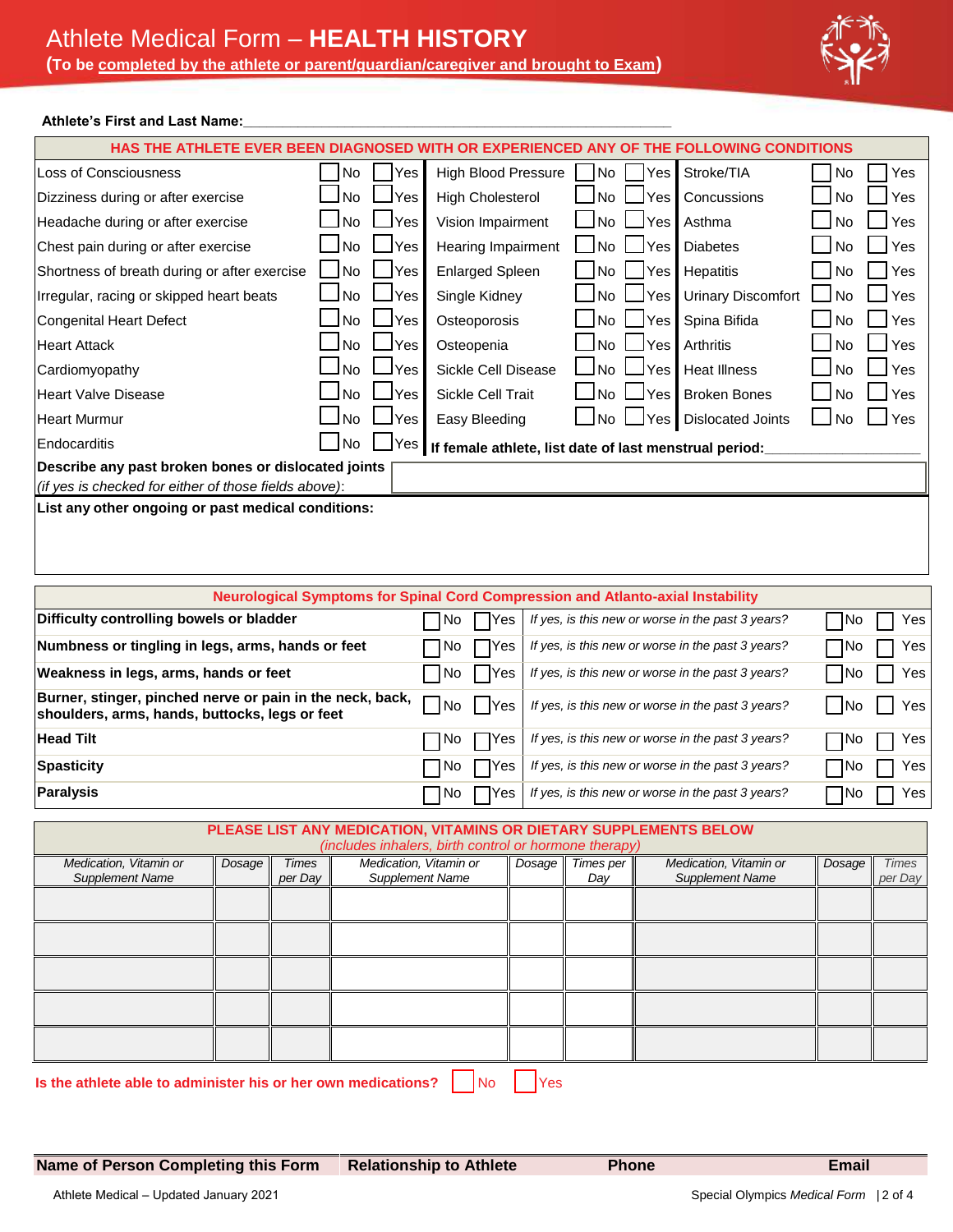# Athlete Medical Form – **PHYSICAL EXAM**

**(To be completed by a Licensed Medical Professional qualified to conduct exams & prescribe medications)**



### **Athlete's First and Last Name:\_\_\_\_\_\_\_\_\_\_\_\_\_\_\_\_\_\_\_\_\_\_\_\_\_\_\_\_\_\_\_\_\_\_\_\_\_\_\_\_\_\_\_\_\_\_\_**

|                                                                                                                                                                                                                                                                                             |                                                                                                                         |                                                                                                                                                                                                                                                                         |                                                                                                                                                                         |                                                                                                                                           |                         | <b>MEDICAL PHYSICAL INFORMATION</b>                                                                                                           |                                                                                                                                   |                                                                                                              | (To be completed by a Licensed Medical Professional qualified to conduct physical exams and prescribe medications)                                                                                                                                                                                                                                                                                                                                                                                                                                                       |
|---------------------------------------------------------------------------------------------------------------------------------------------------------------------------------------------------------------------------------------------------------------------------------------------|-------------------------------------------------------------------------------------------------------------------------|-------------------------------------------------------------------------------------------------------------------------------------------------------------------------------------------------------------------------------------------------------------------------|-------------------------------------------------------------------------------------------------------------------------------------------------------------------------|-------------------------------------------------------------------------------------------------------------------------------------------|-------------------------|-----------------------------------------------------------------------------------------------------------------------------------------------|-----------------------------------------------------------------------------------------------------------------------------------|--------------------------------------------------------------------------------------------------------------|--------------------------------------------------------------------------------------------------------------------------------------------------------------------------------------------------------------------------------------------------------------------------------------------------------------------------------------------------------------------------------------------------------------------------------------------------------------------------------------------------------------------------------------------------------------------------|
| Height                                                                                                                                                                                                                                                                                      | Weight                                                                                                                  | <b>BMI</b> (optional)                                                                                                                                                                                                                                                   | Temperature                                                                                                                                                             | <b>Pulse</b>                                                                                                                              | $O2$ Sat                |                                                                                                                                               | <b>Blood Pressure (in mmHg)</b>                                                                                                   |                                                                                                              | <b>Vision</b>                                                                                                                                                                                                                                                                                                                                                                                                                                                                                                                                                            |
| cm                                                                                                                                                                                                                                                                                          | kg                                                                                                                      | <b>BMI</b>                                                                                                                                                                                                                                                              | C                                                                                                                                                                       |                                                                                                                                           |                         | <b>BP Right:</b>                                                                                                                              | <b>BP Left:</b>                                                                                                                   |                                                                                                              | <b>Right Vision</b><br>20/40 or better<br>l No<br>N/A<br>Yes                                                                                                                                                                                                                                                                                                                                                                                                                                                                                                             |
| in                                                                                                                                                                                                                                                                                          | Ibs                                                                                                                     | Body Fat %                                                                                                                                                                                                                                                              |                                                                                                                                                                         |                                                                                                                                           |                         |                                                                                                                                               |                                                                                                                                   |                                                                                                              | Left Vision<br>20/40 or better<br>No<br>N/A<br>Yes                                                                                                                                                                                                                                                                                                                                                                                                                                                                                                                       |
| Right Hearing (Finger Rub)<br>Left Hearing (Finger Rub)<br><b>Right Ear Canal</b><br>Left Ear Canal<br>Right Tympanic Membrane   Clear<br>Left Tympanic Membrane<br>Oral Hygiene<br><b>Thyroid Enlargement</b><br>Lymph Node Enlargement<br>Heart Murmur (supine)<br>Heart Murmur (upright) |                                                                                                                         | Responds   No Response<br>Clear<br>Clear<br>Clear<br>Good<br>No<br>No<br>l INo<br>∣ ∣No                                                                                                                                                                                 | Responds   No Response   Can't Evaluate<br>Cerumen<br><b>Cerumen</b><br>Perforation<br>Perforation<br><b>IFair</b><br> Yes<br><b>IYes</b><br>1/6 or 2/6<br>$1/6$ or 2/6 | Can't Evaluate<br>□Foreign Body<br>_∏Foreign Body<br>  Infection<br>  Infection<br>$\Box$ Poor<br>3/6 or greater<br>$\Box$ 3/6 or greater | <b>NA</b><br>$\n  NA\n$ | <b>Bowel Sounds</b><br>Hepatomegaly<br>Splenomegaly<br><b>Abdominal Tenderness</b><br><b>Kidney Tenderness</b><br>Abnormal Gait<br>Spasticity | Right upper extremity reflex<br>Left upper extremity reflex<br>Right lower extremity reflex<br>Left lower extremity reflex        | Yes<br>l No<br>l No<br>∣ INo<br>l INo<br>l INormal<br>  Normal<br>$\Box$ Normal<br>l ⊟Normal<br>l No<br>i No | No<br>Yes<br>Yes<br>$\n  RLQ\n$<br>$\Box$ LUQ $\Box$ LLQ<br><b>IRUQ</b><br>Right<br>$ $   Left<br>$\Box$ Hyperreflexia<br>Diminished<br>Diminished<br>Hyperreflexia<br>$\sqcap$ Hyperreflexia<br>Diminished<br>$\Box$ Hyperreflexia<br>Diminished<br>Yes, describe below<br>Yes, describe below                                                                                                                                                                                                                                                                          |
| Heart Rhythm<br>Lungs<br>Right Leg Edema<br>Left Leg Edema<br><b>Radial Pulse Symmetry</b><br>Cyanosis<br>Clubbing                                                                                                                                                                          |                                                                                                                         | Regular<br>Clear<br>No<br>No<br>$\n  IR 1\n$<br>Yes<br>l No<br>$\Box$ No                                                                                                                                                                                                | $\bigsqcup$ Irregular<br>Not clear<br>$\perp$ 2+<br>$\vert$ 13+<br>1+<br>$\Box$ 2+<br>l 13+<br>Yes, describe<br>Yes, describe                                           | $114+$<br>$1\overline{14}$<br>$\Box$ L>R                                                                                                  |                         | Tremor<br><b>Neck &amp; Back Mobility</b><br>Loss of Sensitivity                                                                              | <b>Upper Extremity Mobility</b><br><b>Lower Extremity Mobility</b><br><b>Upper Extremity Strength</b><br>Lower Extremity Strength | l INo<br>□ Full<br>l Full<br>l IFull<br>l IFull<br>∣ I Full<br>   No                                         | Yes, describe below<br>Not full, describe below<br>Not full, describe below<br>Not full, describe below<br>Not full, describe below<br>Not full, describe below<br>Yes, describe below                                                                                                                                                                                                                                                                                                                                                                                   |
|                                                                                                                                                                                                                                                                                             |                                                                                                                         | <b>SPINAL CORD COMPRESSION &amp; ATLANTO-AXIAL INSTABILITY (AAI)</b> (Select one)                                                                                                                                                                                       |                                                                                                                                                                         |                                                                                                                                           |                         | ΟR                                                                                                                                            |                                                                                                                                   |                                                                                                              | Athlete shows NO EVIDENCE of neurological symptoms or physical findings associated with spinal cord compression or atlanto-axial instability.<br>Athlete has neurological symptoms or physical findings that could be associated with spinal cord compression or atlanto-axial instability and<br>must receive an additional neurological evaluation to rule out additional risk of spinal cord injury prior to clearance for sports participation.                                                                                                                      |
|                                                                                                                                                                                                                                                                                             | Concerning Cardiac Exam<br>Concerning Neurological Exam<br>Other, please describe:                                      | ATHLETE CLEARANCE TO PARTICIPATE (TO BE COMPLETED BY EXAMINER ONLY)<br>This athlete is ABLE to participate in Special Olympics sports without restrictions.<br>This athlete is ABLE to participate in Special Olympics sports WITH restrictions. Describe $\rightarrow$ |                                                                                                                                                                         | Acute Infection<br>Stage II Hypertension or Greater                                                                                       |                         |                                                                                                                                               |                                                                                                                                   |                                                                                                              | Licensed Medical Examiners: It is recommended that the examiner review items on the medical history with the athlete or their guardian, prior to performing the<br>physical exam. If an athlete needs further medical evaluation please make a referral below and second physician for referral should complete page 4.<br>This athlete MAY NOT participate in Special Olympics sports at this time & MUST be further evaluated by a physician for the following concerns:<br>$\Box$ O <sub>2</sub> Saturation Less than 90% on Room Air<br>Hepatomegaly or Splenomegaly |
|                                                                                                                                                                                                                                                                                             | Follow up with a cardiologist<br>Follow up with a vision specialist<br>Follow up with a podiatrist<br>Other/Exam Notes: | Additional Licensed Examiner's Notes and Recommended (but not required) Follow-up:                                                                                                                                                                                      |                                                                                                                                                                         | Follow up with a neurologist<br>Follow up with a hearing specialist<br>Follow up with a physical therapist                                |                         |                                                                                                                                               |                                                                                                                                   |                                                                                                              | Follow up with a primary care physician<br>Follow up with a dentist or dental hygienist<br>Follow up with a nutritionist                                                                                                                                                                                                                                                                                                                                                                                                                                                 |
|                                                                                                                                                                                                                                                                                             |                                                                                                                         | <b>Signature of Licensed Medical Examiner</b>                                                                                                                                                                                                                           |                                                                                                                                                                         |                                                                                                                                           | Exam Date               |                                                                                                                                               | Name:<br>E-mail:<br>Phone:                                                                                                        |                                                                                                              | License #:                                                                                                                                                                                                                                                                                                                                                                                                                                                                                                                                                               |